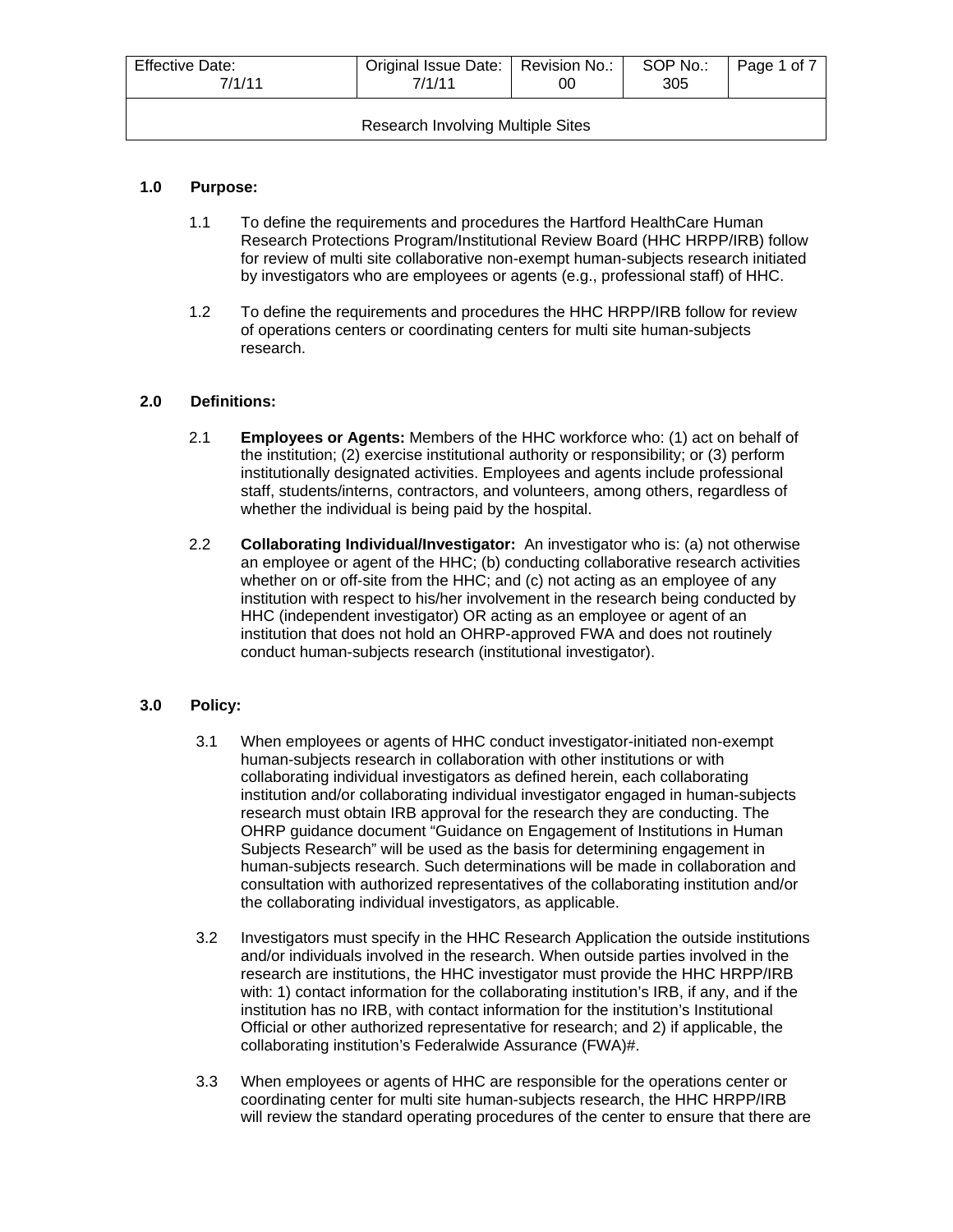| Effective Date:<br>7/1/11                | Original Issue Date:   Revision No.:<br>7/1/11 | OΟ | SOP No.:<br>305 | Page 2 of 7 |
|------------------------------------------|------------------------------------------------|----|-----------------|-------------|
| <b>Research Involving Multiple Sites</b> |                                                |    |                 |             |

appropriate mechanisms in place to protect the rights, safety, and welfare of the subjects participating in the research at the collaborating sites.

#### **4.0 Procedure:**

- 4.1 Collaborating Institutions
	- 4.1.1 Per relevant guidance from OHRP, when multiple institutions are engaged in the same non-exempt human-subjects research, the collaborating institutions may enter into joint review arrangements, rely upon the review of another qualified IRB, or make similar arrangements to avoid duplication of effort. When an institution is engaged in only part of the non-exempt human-subjects research, the institution must ensure that the part of the research project in which the institution is engaged is reviewed and approved by the institution's IRB or, on behalf of the institution, by another appropriately qualified IRB or Ethics Committee (EC) listed on the institution's FWA. Alternatively, each institution may decide to review the entire research project, even if the information about the entire project is not necessary to approve the part(s) of the research in which the institution is engaged.

## 4.1.1.1 Reliance of Collaborating Institutions on the HHC IRB (HHC IRB)

4.1.1.1.1 Non-HHC collaborating institutions engaged in nonexempt human-subjects research may request to rely on the HHC IRB for review of the research. In such cases, the HHC IRB will consider the request and, if it is granted, an IRB Authorization Agreement (IAA) must be executed by both institutions (if an effective Cooperative Agreement is not already in place between the two institutions). The relying institution must have an active/approved FWA and the HHC IRB must be listed on the relying institution's FWA. In the absence of such a reliance arrangement, each institution will independently review the research project.

## 4.1.1.2 Reliance of HHC on Collaborating Institution's IRB

4.1.1.2.1 The HHC may rely on the IRB of a collaborating institution when all or the majority of the non-exempt human-subjects research is being conducted at the collaborating institution or when the collaborating institution's IRB has more relevant or specialized expertise and/or knowledge of the site where the research will be conducted. In such cases, an IAA must be executed by both institutions. The institution relied upon for IRB review must have an active/approved FWA and its IRB must be listed on our institution's FWA. In the absence of such a reliance arrangement, each institution will independently review the research project.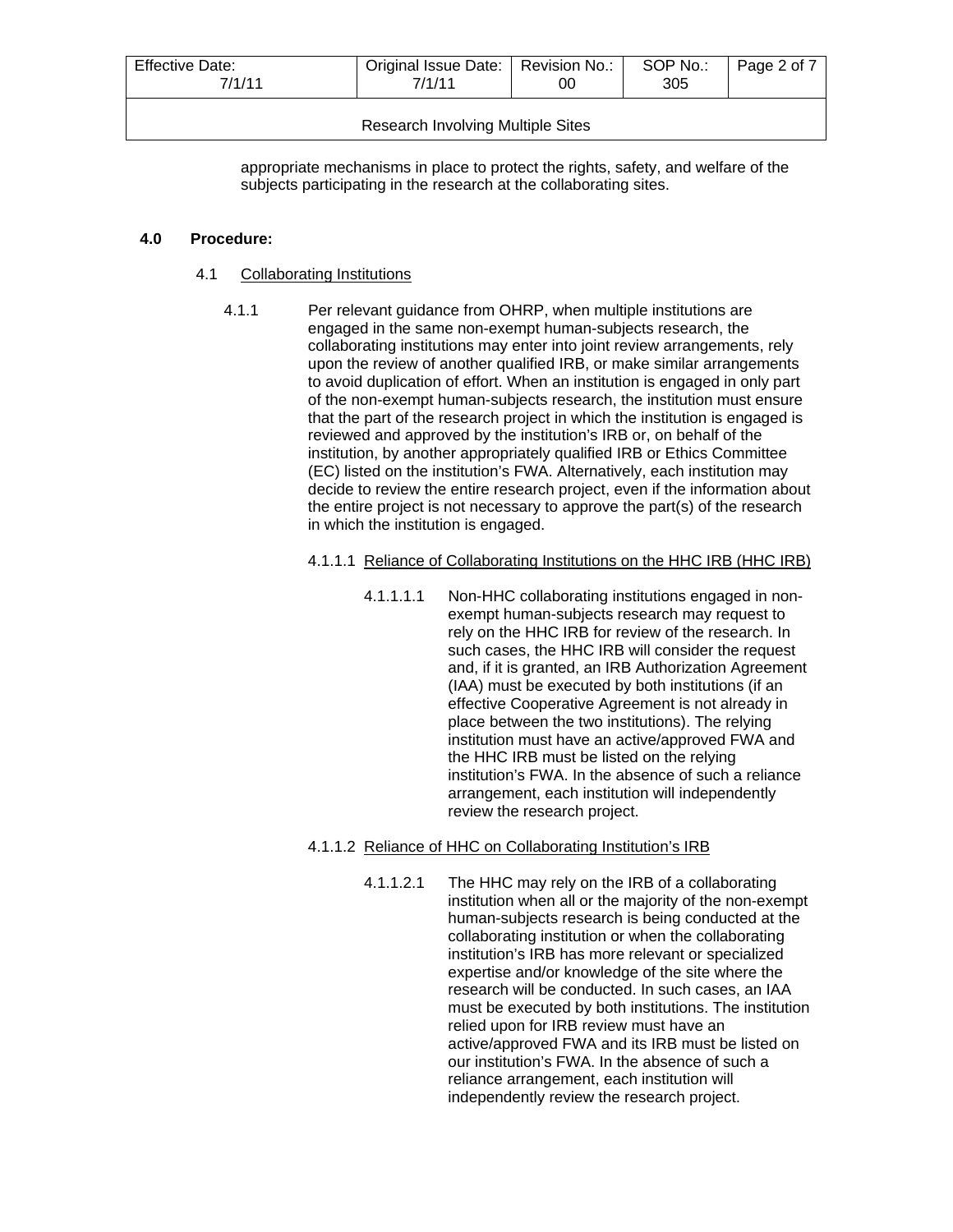| Effective Date:<br>7/1/11         | Original Issue Date:   Revision No.:  <br>7/1/11 | 00 | SOP No.:<br>305 | Page 3 of 7 |
|-----------------------------------|--------------------------------------------------|----|-----------------|-------------|
| Research Involving Multiple Sites |                                                  |    |                 |             |

#### 4.1.1.3 Joint Review Arrangements

4.1.1.3.1 When HHC and the collaborating institution are each engaged in only part of a non-exempt humansubjects research project, each may decide to review only the part(s) of the project in which they are engaged. In such cases, the HHC Principal Investigator is responsible for providing the HHC IRB with information about any changes to the research required by the collaborating institution's IRB that are material to the part(s) of the research in which HHC is engaged. If either institution wishes to rely on the other for review of the part(s) of the project in which it is engaged, the relying institution must list the reviewing IRB on its FWA and an appropriate IAA must be executed to document the reliance. For example, when the research is being conducted largely or entirely off-site, the HHC IRB may rely on the collaborating institution's IRB for review of the local research context or other aspects of the part of the project in which HHC is engaged for which the collaborating institution's IRB has more relevant or specialized expertise and/or knowledge. The HHC IRB will make decisions about appropriate joint review arrangements depending on the circumstances of the particular project.

4.1.2 In all cases where the collaborating institution is conducting its own review of non-exempt human-subjects research (not relying on the HHC IRB for review), documentation of the collaborating institution's IRB approval of the research and, if federally-funded, the institution's FWA# will be required and maintained by the HHC IRB as part of its review. When the research is not federally-funded, in its discretion, the HHC IRB may find it acceptable that the research has been reviewed and approved on the collaborating institution's behalf by an appropriately qualified IRB or other internationally recognized Ethics Committees; for example, those that adhere to the World Health Organization (WHO), Declaration of Helsinki, Council for International Organizations or Medical Sciences (CIOMS) or other similar guidelines, or to the International Council on Harmonisation of Technical Requirements for Registration of Pharmaceuticals for Human Use Good Clinical Practice guidelines (ICH-GCP).

## 4.2 Collaborating Individual Investigators

- 4.2.1 When a collaborating individual investigator, whether an independent investigator or an institutional investigator, is engaged in non-exempt human-subjects research, the HHC may choose to extend its FWA to cover the collaborating individual investigator. In such cases, an Individual Investigator Agreement outlining the terms and conditions of this arrangement must be executed by both parties. See Individual Investigator Agreement.
- 4.3 Investigators Serving as the Principal Investigator on a Multi-Site Research Project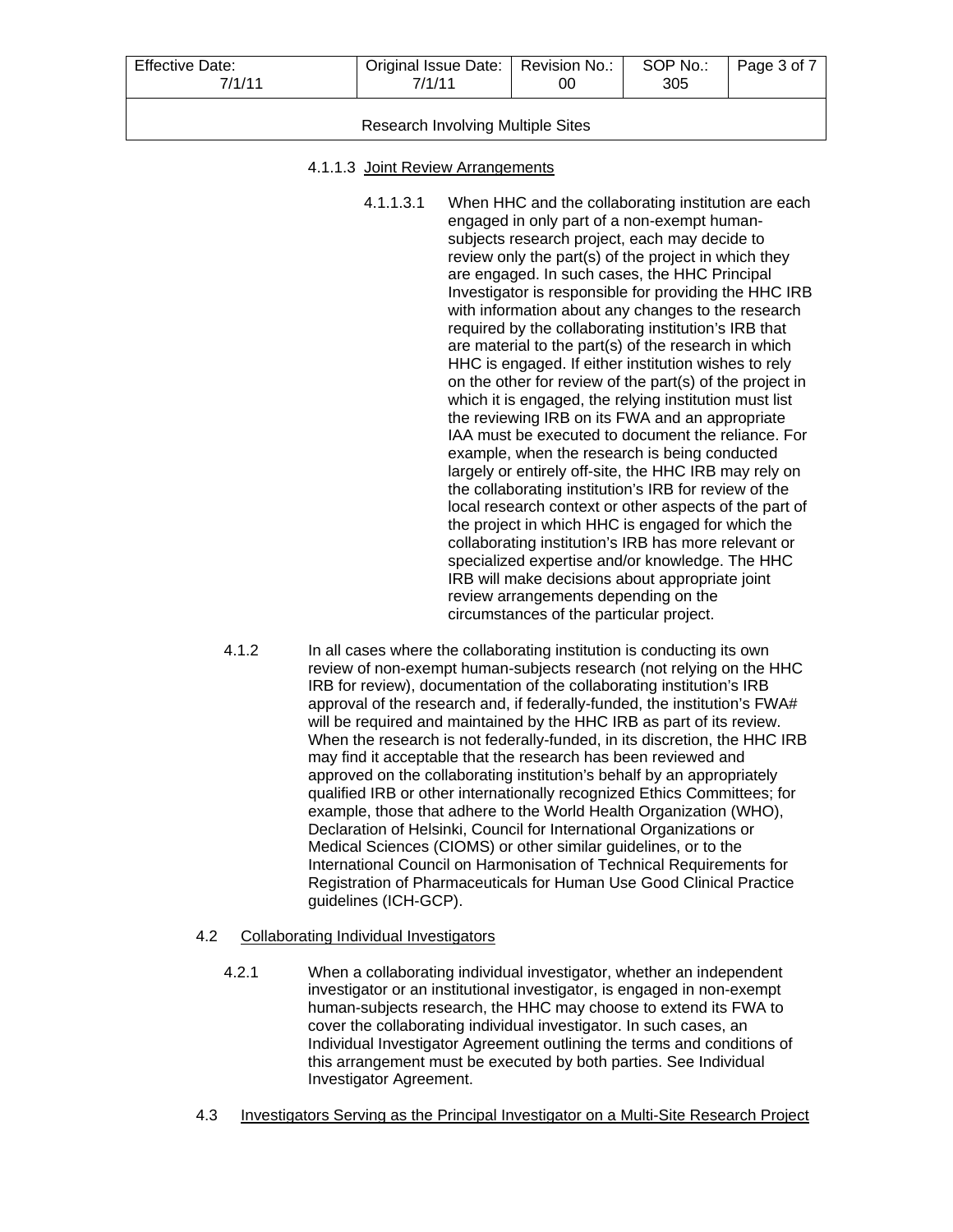| <b>Effective Date:</b><br>7/1/11 | Original Issue Date:<br>7/1/11                                                                                                                                                                                                                                                                                                                                                                                     | Revision No.:<br>00                                                                                                             | SOP No.:<br>305 | Page 4 of 7 |  |  |
|----------------------------------|--------------------------------------------------------------------------------------------------------------------------------------------------------------------------------------------------------------------------------------------------------------------------------------------------------------------------------------------------------------------------------------------------------------------|---------------------------------------------------------------------------------------------------------------------------------|-----------------|-------------|--|--|
|                                  | <b>Research Involving Multiple Sites</b>                                                                                                                                                                                                                                                                                                                                                                           |                                                                                                                                 |                 |             |  |  |
|                                  |                                                                                                                                                                                                                                                                                                                                                                                                                    |                                                                                                                                 |                 |             |  |  |
| 4.3.1                            | When a HHC investigator is responsible for the overall conduct of a<br>multi-site study that is federally funded, both the investigator and HHC<br>are engaged in research according to OHRP guidance (October 16,<br>2008), whether or not identifiable private information is used for research<br>by the investigator or others within HHC. To satisfy those responsibilities,<br>the investigator must:        |                                                                                                                                 |                 |             |  |  |
|                                  | 4.3.1.1 Submit a blanket (administrative) protocol if the scope of human<br>research will involve multiple separate research questions and<br>therefore multiple separate IRB protocols;                                                                                                                                                                                                                           |                                                                                                                                 |                 |             |  |  |
|                                  | 4.3.1.2 Submit a coordinating center protocol (see 4.4 below) if HHC will<br>also be the site of the coordinating center for this multi-site<br>research;                                                                                                                                                                                                                                                          |                                                                                                                                 |                 |             |  |  |
|                                  | 4.3.1.3 Submit a statistical center protocol (see 4.5 below) if HHC will<br>also be the site of the statistical center for this multi-site<br>research;                                                                                                                                                                                                                                                            |                                                                                                                                 |                 |             |  |  |
|                                  | 4.3.1.4 Submit separate IRB protocols to cover each aspect of the multi-<br>site research involving human subjects that will not occur at HHC<br>in order for the HHC IRB to:                                                                                                                                                                                                                                      |                                                                                                                                 |                 |             |  |  |
|                                  | 4.3.1.4.1                                                                                                                                                                                                                                                                                                                                                                                                          | Evaluate whether the management of information<br>that is relevant to the protection of participants is<br>adequate, including: |                 |             |  |  |
|                                  |                                                                                                                                                                                                                                                                                                                                                                                                                    | 4.3.1.4.1.1 Reporting of unanticipated problems<br>involving risks to participants or others;                                   |                 |             |  |  |
|                                  |                                                                                                                                                                                                                                                                                                                                                                                                                    | 4.3.1.4.1.2 Interim results;                                                                                                    |                 |             |  |  |
|                                  |                                                                                                                                                                                                                                                                                                                                                                                                                    | 4.3.1.4.1.3 Protocol modifications;                                                                                             |                 |             |  |  |
|                                  | 4.3.1.5 Submit separate IRB protocols to cover each aspect of the<br>research involving human subjects that will occur at HHC;                                                                                                                                                                                                                                                                                     |                                                                                                                                 |                 |             |  |  |
|                                  | 4.3.1.6 Submit a repository protocol (see the HHC HRPPPolicy on<br>Research Databases and Specimen Repositories) if HHC is the<br>site of such a repository for this multi-site research.                                                                                                                                                                                                                          |                                                                                                                                 |                 |             |  |  |
| 4.3.2                            | These IRB protocols will be reviewed initially and at the time of periodic<br>continuing review according to the HHC IRB policies and procedures that<br>apply to them.                                                                                                                                                                                                                                            |                                                                                                                                 |                 |             |  |  |
| 4.3.3                            | <b>Federally Funded Multi-Site Research</b>                                                                                                                                                                                                                                                                                                                                                                        |                                                                                                                                 |                 |             |  |  |
|                                  | 4.3.3.1 If the research is federally funded, the HHC Principal Investigator<br>will either: (i) at the time of initial review, provide an appropriate<br>monitoring plan to the HHC IRB describing how the HHC study<br>team will ensure that external sites maintain current IRB<br>approval and a current FWA for the duration of the study; or (ii)<br>at each continuing review, provide copies of current IRB |                                                                                                                                 |                 |             |  |  |

approval and current FWA number to the IRB. The IRB primary reviewer, either at the convened IRB meeting or as the reviewer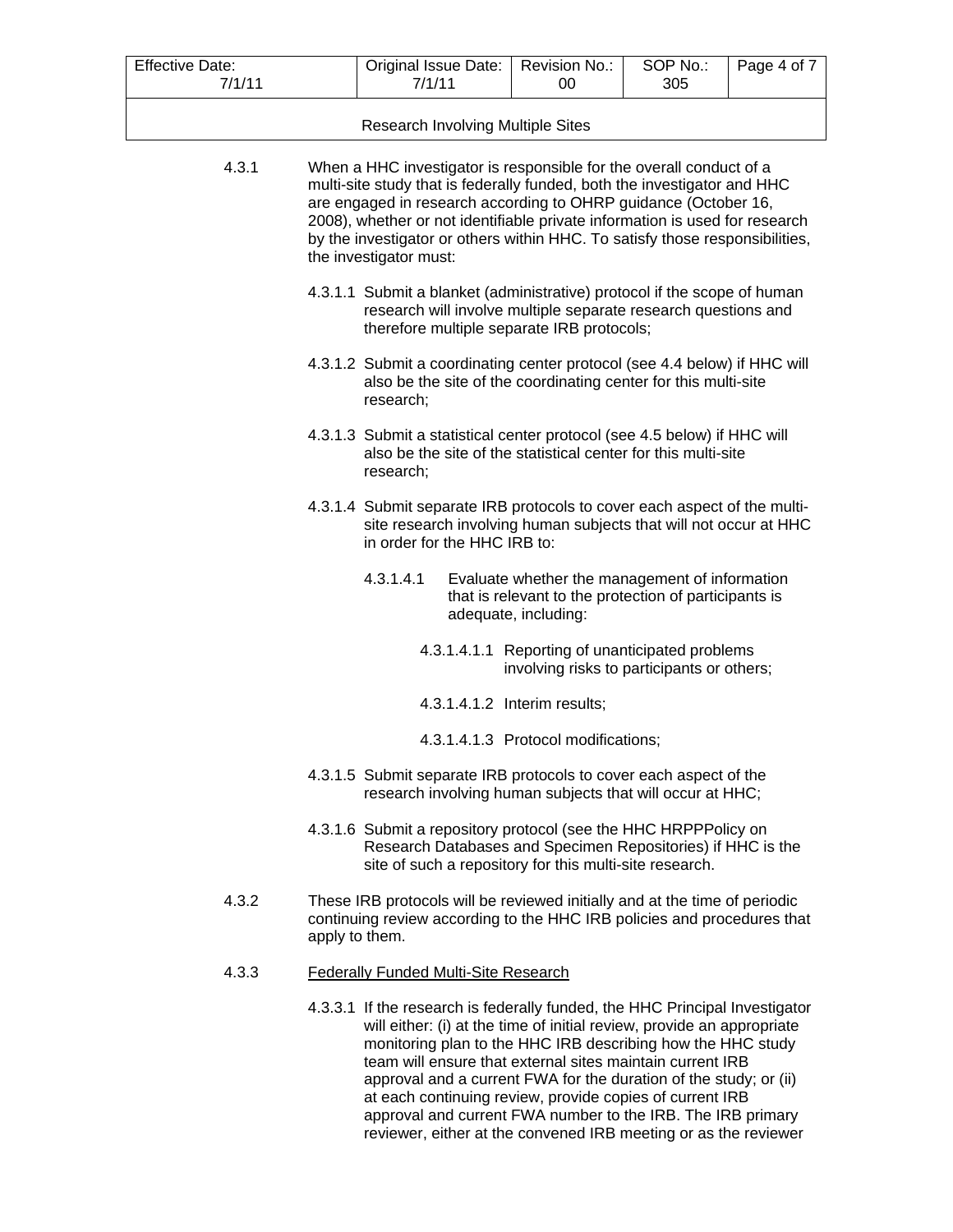| <b>Effective Date:</b><br>7/1/11 | Original Issue Date:   Revision No.:<br>7/1/11 | 00 | SOP No.:<br>305 | Page 5 of 7 |
|----------------------------------|------------------------------------------------|----|-----------------|-------------|
|                                  |                                                |    |                 |             |

#### Research Involving Multiple Sites

using the expedited procedure, will review the IRB submission and the grant associated with that submission to assess for concordance. The IRB will follow its Policy on "Reporting To Institutional Officials and Regulatory Agencies" for instances of unanticipated problems involving risks to participants, serious or continuing non-compliance, or suspension or termination of IRB approval.

4.3.3.2 A HHC investigator who wishes to add sites to his/her federally funded, multi site study must follow the procedures described in sections (4.1 and 4.2) above.

#### 4.4 Review of Operations Centers or Coordinating Centers for Multi-Site Research

- 4.4.1 Investigators must specify in the HHC Research Application what operations center or coordinating center activities they are engaged in and provide a copy of the center's standard operating procedures. Although the HHC IRB does not need to approve the protocol as part of the operations center or coordinating center protocol, the investigator is asked to submit the protocol and model consent form and, when applicable, provide information about drugs, biologics, dietary supplements or devices being investigated so that the HHC IRB can ensure that the operations center or coordinating center's standard operating procedures are appropriate for the study. Note that when subjects will be enrolled in the study at Hartford Hospital (HH), MidState Medical Center (MSMC), Windham Hospital (WH), or Genomas , the protocol must be submitted separately to the HHC IRB for approval.
- 4.4.2 The HHC IRB will review the center's standard operating procedures and determine whether the operations center or coordinating center has sufficient mechanisms in place to ensure that, where applicable:
	- 4.4.2.1 Management, data analysis, and data safety and monitoring plan is adequate, given the nature of the research involved;
	- 4.4.2.2 Sample protocols and informed consent documents are developed and distributed to each collaborating institution;
	- 4.4.2.3 Each collaborating institution holds an applicable approved Federal Wide Assurance (FWA);
	- 4.4.2.4 Each protocol is reviewed and approved by the IRB at the collaborating institution prior to the enrollment of subjects;
	- 4.4.2.5 Any substantive modification by the collaborating institution of sample consent information related to risks or alternative procedures is appropriately justified; and
	- 4.4.2.6 Informed consent is obtained from each subject in compliance with DHHS regulations.
- 4.4.3 During the period of approval, investigators are required to report to the HHC IRB any changes in the center's standard operating procedures that are related to the six criteria above. Changes to the protocol and/or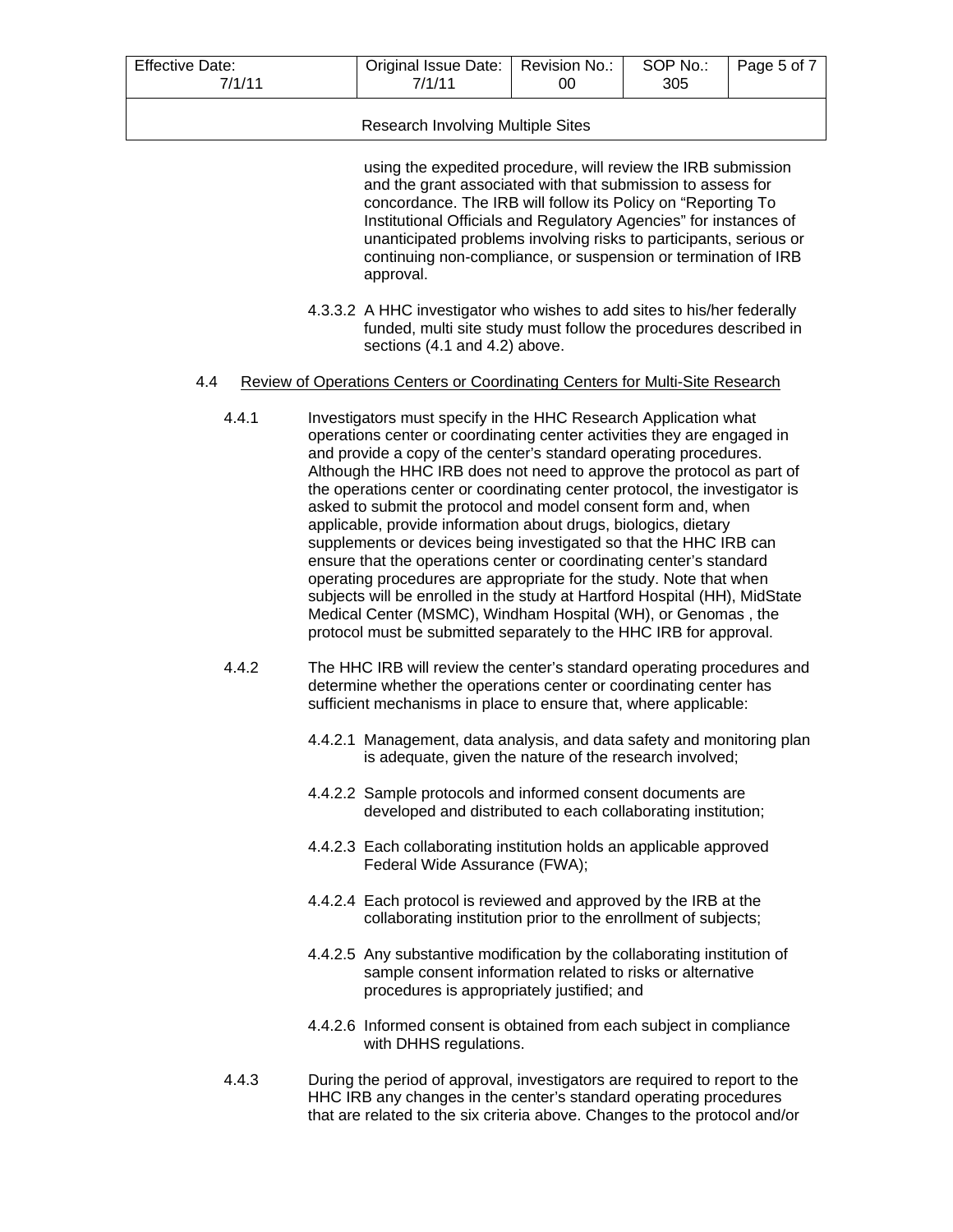| Effective Date:<br>7/1/11         | Original Issue Date:   Revision No.:<br>7/1/11 | 00 | SOP No.:<br>305 | Page 6 of 7 |
|-----------------------------------|------------------------------------------------|----|-----------------|-------------|
| Research Involving Multiple Sites |                                                |    |                 |             |

consent form do not need to be reported to the HHC IRB until continuing review.

4.4.4 At continuing review, investigators are required to report any unanticipated problems involving risks to subjects or others, protocol modifications, and interim findings.

#### 4.5 Review of Statistical Centers for Multi-Site Research

- 4.5.1 When a statistical center for a multi-site research project is to be based at HHC, both the leadership and the staff of the center and HHC as an institution will be engaged in research with humans according to OHRP guidance (October 16, 2008). To satisfy the responsibilities of a statistical center, where institutional activities involve no interaction or intervention with subjects, and the principal risk associated with institutional activities is limited to the potential harm resulting from breach of confidentiality, the IRB need not review each collaborative protocol. However, the IRB will determine and document that the statistical center has sufficient mechanisms in place to ensure that (i) the privacy of subjects and the confidentiality of data are adequately maintained, given the sensitivity of the data involved; (ii) each collaborating institution holds an applicable OHRP-approved Assurance; (iii) each protocol is reviewed and approved by the IRB at the collaborating institution prior to the enrollment of subjects; and (iv) informed consent is obtained from each subject in compliance with DHHS regulations.
- 4.5.2 The IRB will initially receive from the statistical center lead investigator an IRB protocol submission containing documentation of how the center will ensure that the above four activities will be performed appropriately, and a listing of active sites and contact information for each site where research participation is to occur. At the time of initial review, the IRB will assess the procedures for prompt dissemination of protocol information to all participating sites. Assessment of protocol information includes reports of unanticipated problems involving risks to participants, protocol modifications and interim findings. At the time of each periodic continuing review, the investigator will provide the IRB with updated information about each of these items, including the four items noted above.

## **5.0 Documentation:**

5.1 HHC will maintain documentation related to IRB review of pertinent study materials for multi-site research as describe for a minimum of 6 years after completion of the study.

## **6.0 References:**

- 6.1 OHRP Guidance on Extension of an FWA to Cover Collaborating Individual Investigators and Introduction to the Individual Investigator Agreement – January 31, 2005 (<http://www.hhs.gov/ohrp/policy/guidanceonalternativetofwa.html>)
- 6.2 OHRP Guidance on Engagement of Institutions in Human Subjects Research October 16, 2008 [\(http://www.hhs.gov/ohrp/policy/engage08.html](http://www.hhs.gov/ohrp/policy/engage08.html) )